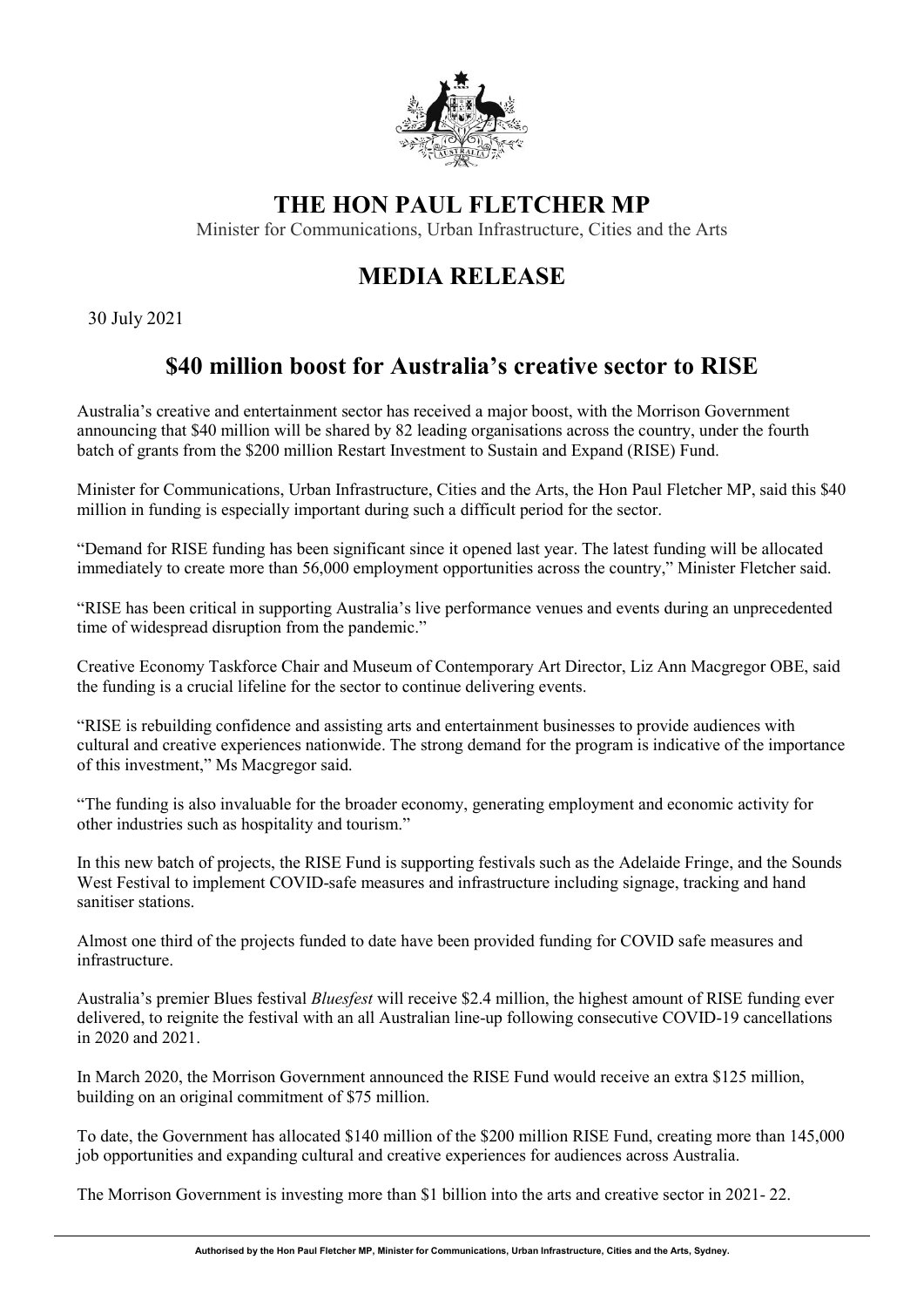The full list of Batch Four recipients and further information on the RISE Fund is available at: [www.arts.gov.au/covid-19-update](http://www.arts.gov.au/covid-19-update)

### **Media contact:**

Christine Vanden Byllaardt | 0409 433 357 | Christine. Vanden Byllaardt@communications.gov.au

### **Batch Four recipients:**

NSW

| Organisation                                              | <b>Project Name</b>                                       | <b>Funding</b> | <b>Description</b>                                                                                                                                                                                                        |
|-----------------------------------------------------------|-----------------------------------------------------------|----------------|---------------------------------------------------------------------------------------------------------------------------------------------------------------------------------------------------------------------------|
| Bluesfest 2021 Pty Ltd                                    | Bluesfest 2021 -<br>The October Edition                   | \$2,400,000    | Bluesfest will be reignited with an all<br>Australian line-up between 1st - 4th<br>October $2021 -$ following<br>consecutive COVID-19 cancellations<br>in 2020 and 2021.                                                  |
| Chugg Music Pty Ltd                                       | The Squeeze Music<br>Festival (2022)                      | \$600,000      | A live music festival tour showcasing<br>multiple Australian performers<br>hosted throughout the country with a<br>focus on reaching regional locations<br>and audiences.                                                 |
| TEDxSydney Ltd                                            | TEDxSydney 2021-2023<br><b>Event Series</b>               | \$700,000      | A series of TEDxSydney cultural<br>events (curated mix of talks,<br>performances and films) spanning<br>two years featuring Australia's<br>emerging thinkers, leaders, artists and<br>innovators.                         |
| Squabbalogic Independent<br>Music Theatre<br>Incorporated | Touring and<br>Co-production<br>Development               | \$850,000      | The development of new Australian<br>works of music and non-music<br>theatre, working collaboratively with<br>regional presenting partners to create<br>productions specifically for regional<br>touring.                 |
| Art Byron Ltd                                             | Art Byron                                                 | \$170,000      | Art Byron is a platform for<br>contemporary art - showcasing local<br>and internationally acclaimed artists<br>to celebrate creativity, culture, and<br>diversity to a regional audience.                                 |
| Words on the Waves                                        | Words on the Waves<br>Writers' Festival June 2022         | \$75,000       | Annual destination festival featuring<br>diverse author conversations,<br>workshops, kids' events and literary<br>experiences. The festival will attract<br>visitors and create employment for<br>authors and businesses. |
| Sydney Improvised Music<br>Association Inc                | NSW Regional Touring<br>Network for Contemporary<br>Music | \$207,600      | Establishment of a Regional Touring<br>Network in NSW providing<br>employment for musicians, venues,<br>hospitality and technical staff,<br>supporting sustainable touring<br>circuits in NSW.                            |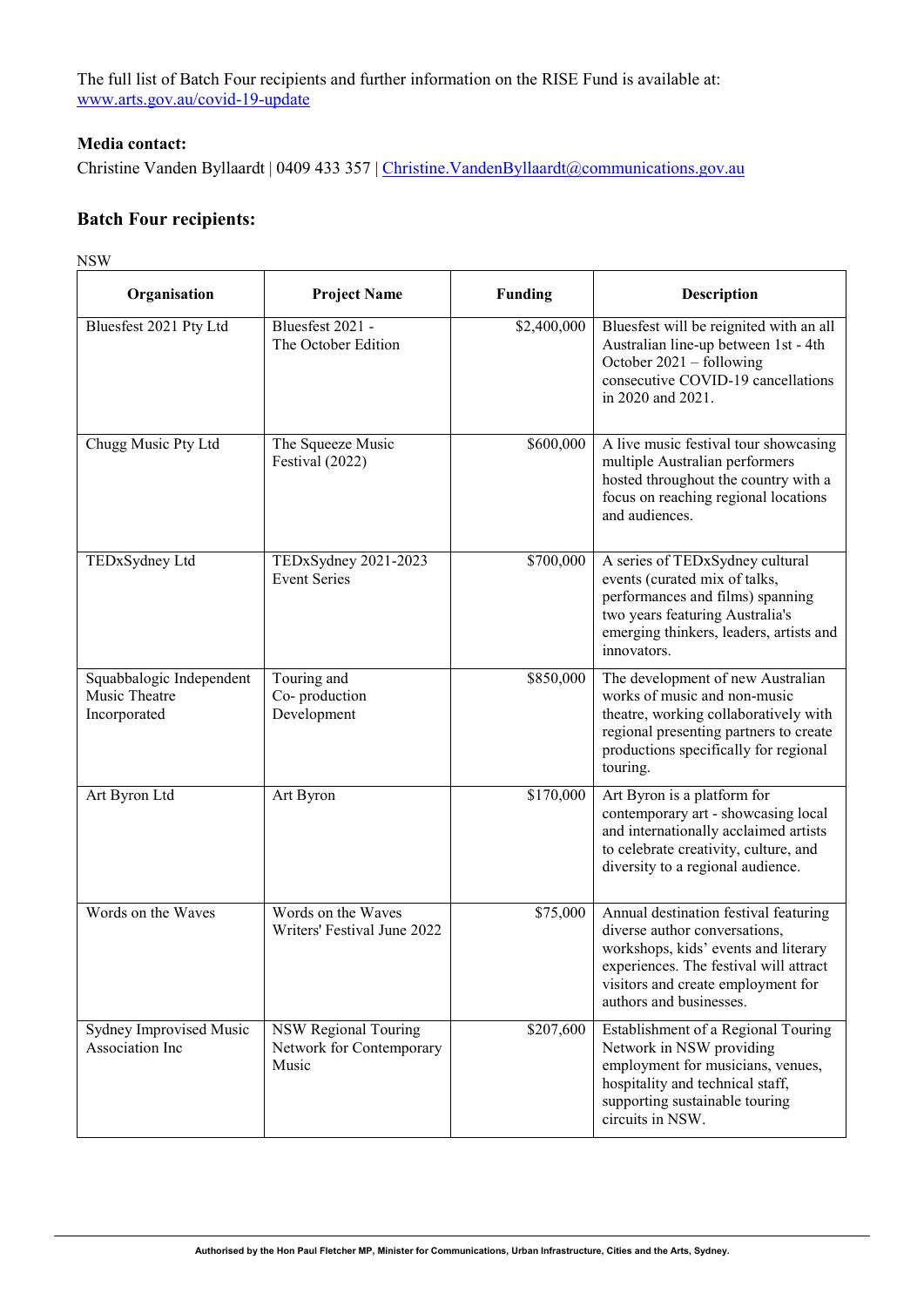| Moshcam Pty Ltd                           | World Stage                                                                                | \$360,000             | Leveraging its global video streaming<br>platform, Moshcam will showcase to<br>the world the live performances of<br>Australian artists filmed over 2 years.                                                                                  |
|-------------------------------------------|--------------------------------------------------------------------------------------------|-----------------------|-----------------------------------------------------------------------------------------------------------------------------------------------------------------------------------------------------------------------------------------------|
| CiCADA International Ltd                  | Australian Women in<br><b>Music Concert Series</b>                                         | \$150,000             | A unique concert series to showcase<br>the extraordinary talent of Australian<br>female artists, musicians and music<br>practitioners in a safe, high profile,<br>public context.                                                             |
| Handsome Tours Australia<br>Pty Ltd       | A More Perfect Union                                                                       | \$406,195             | A More Perfect Union is a music<br>festival curated by Sydney's Gang Of<br>Youths and produced by Handsome<br>Tours.                                                                                                                          |
| Seymour Centre                            | Seymour Centre's Artistic<br>Program: Sept 2021 - Nov<br>2022                              | \$496,339             | Seymour's 2021-2022 artistic<br>program will employ artists to deliver<br>performances throughout 16 months<br>of multi-genre productions and<br>events.                                                                                      |
| Lost Paradise Glenworth<br>Valley Pty Ltd | Recovering 'Lost<br>Paradise': Re-Starting a<br>sell-out Festival in<br>Regional NSW       | $\overline{$}496,473$ | Lost Paradise will deliver a world-<br>class, live-music festival to patrons in<br>regional NSW, while providing<br>critical income to performing artists<br>and associated industries.                                                       |
| Adrian Bohm Presents Pty<br>Ltd           | Just for Laughs Comedy<br>Festival                                                         | \$350,389             | Just For Laughs is Australia's biggest<br>fully-curated comedy festival, held at<br>major venues across Sydney with TV<br>broadcasts nationwide, promoting<br>emerging and established Australian<br>comedians.                               |
| Museums & Galleries of<br><b>NSW</b>      | Community Outreach for<br>Barbara Cleveland<br>'Thinking Business'<br>Regional Tour        | \$125,490             | Museums & Galleries of NSW will<br>support regional galleries to<br>re- engage with audiences through<br>community outreach programs<br>aligned with the nationally touring<br>Barbara Cleveland 'Thinking<br>Business' exhibition.           |
| Viral Ventures (Australia)<br>Pty Ltd     | The Immersive Theatre<br>Experience                                                        | \$350,000             | The project will launch two new<br>immersive experience/performance<br>hubs in Sydney and Brisbane,<br>providing ongoing employment for<br>performers and artists over 18<br>months, reactivating city centres.                               |
| Australian World<br>Orchestra             | Australian World<br>Orchestra 2022 concert<br>series, education and<br>upskilling program. | \$485,500             | Australian World Orchestra's 2022<br>concert series' throughout Australia,<br>featuring Australia's finest classical<br>musicians, incorporating an<br>upskilling, development program for<br>the next generation of artists/arts<br>workers. |
| <b>Word Travels</b>                       | Story Week: Incubate -<br>Create - Celebrate                                               | \$396,504             | The project will see Story Week<br>expanded to a national program that<br>will employ writers to deliver live<br>and online literature activities and<br>performances, including workshops<br>and poetry slams.                               |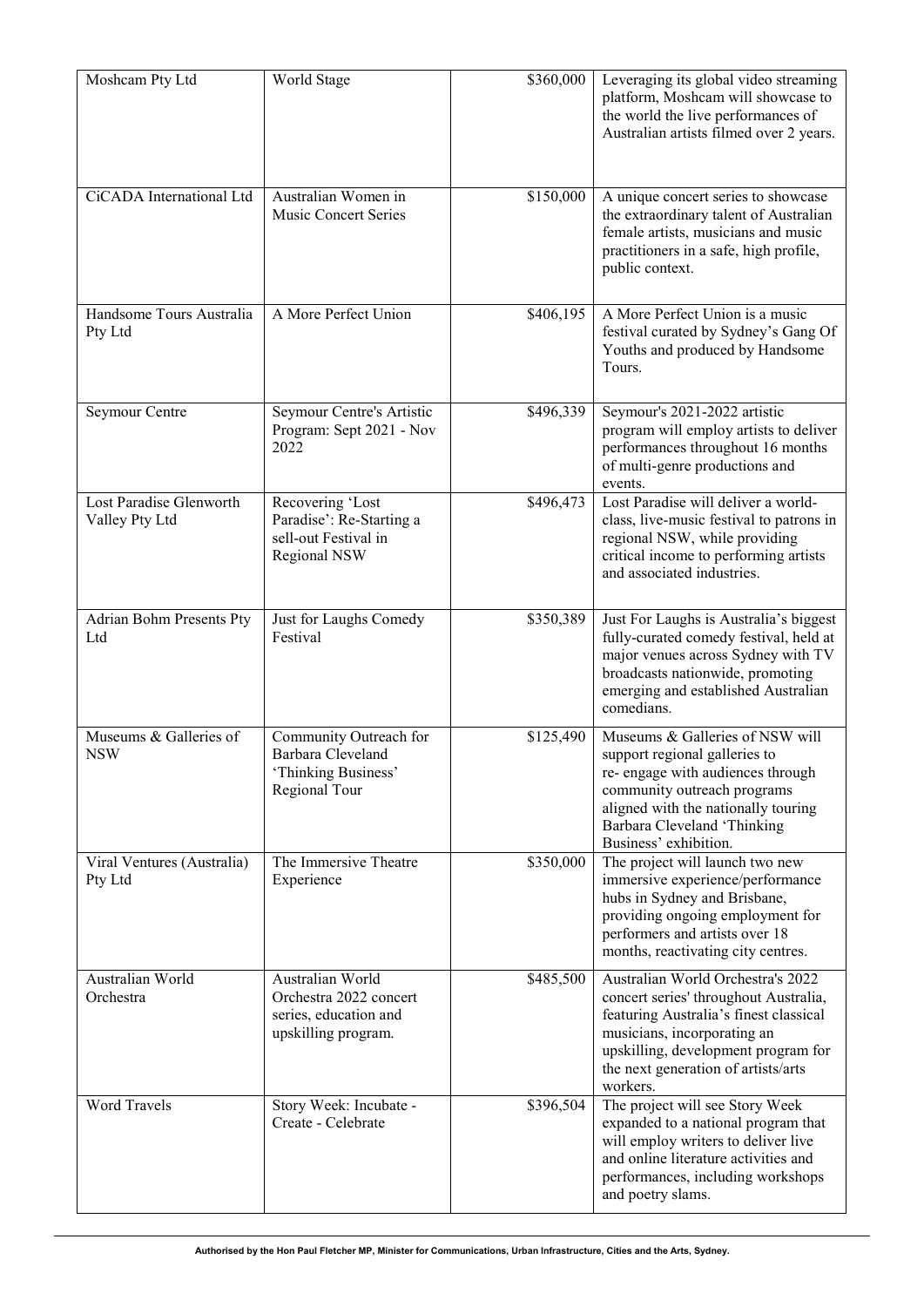| Poetry In Action                                                                    | Poetry in Action: Creating<br>Art and Artists for the<br>Future                            | \$380,000   | Poetry In Action will employ, train<br>and upskill artists; develop a<br>revolutionary mainstage show;<br>perform educational theatre shows;<br>and conduct a community-based<br>Indigenous literacy program.  |
|-------------------------------------------------------------------------------------|--------------------------------------------------------------------------------------------|-------------|----------------------------------------------------------------------------------------------------------------------------------------------------------------------------------------------------------------|
| Sound West Ltd                                                                      | 2021 Sound West Festival                                                                   | \$375,000   | A pioneering new five-day music and<br>digital/technology festival in Western<br>Sydney employing and upskilling<br>artists, forging career paths,<br>activating venues and platforming<br>diverse talents.    |
| Illawarra Performing Arts<br>Centre Ltd. trading as<br>Merrigong Theatre<br>Company | Spiegeltent Wollongong,<br>2022 and 2023                                                   | \$436,732   | Spiegeltent Wollongong 2022 and<br>2023 will restart this diverse, popular<br>performing arts festival, bringing to<br>life the Wollongong Arts Precinct.                                                      |
| Writing NSW                                                                         | National digital hub for<br>writers                                                        | \$222,000   | Writing NSW will establish a new<br>digital hub for writers, providing<br>high-quality, research-based<br>information and services for writers<br>of all backgrounds, abilities and<br>geographical locations. |
| The Merchants of<br><b>Bollywood Pty Ltd</b>                                        | The Celebration of Swing                                                                   | \$497,250   | A concert production, taking<br>audiences on a musical journey<br>through the history of big band swing<br>music of the early 1930s in the USA.                                                                |
| Love Police Touring Pty<br>Ltd                                                      | Out On The Weekend<br>Festival 2021 - A<br>Celebration of Americana<br>Music and Lifestyle | \$90,000    | Love Police Touring will present 'Out<br>On The Weekend' 2021 edition, an<br>Americana music festival at<br>Seaworks, Williamstown supporting<br>culture, tourism and the local<br>economy.                    |
| The Trustee for Empire<br><b>Touring Trust</b>                                      | <b>Empire Touring Festival</b><br><b>Series</b>                                            | \$1,542,000 | Empire Touring Festival Series,<br>comprising Wildflower, Spring<br>Loaded & Sunset Sounds, celebrates<br>Australian music for all ages, in over<br>20 destination locations throughout<br>the nation.         |
| SIX Joint Venture                                                                   | SIX The Musical                                                                            | \$900,000   | Six Tudor queens take the<br>microphone to reclaim their<br>identities, taking 500 years of<br>historical heartbreak into a pop-queen<br>celebration of 21st century girl<br>power.                            |
| TEG Live Pty Ltd                                                                    | TEG LIVE Summer Series                                                                     | \$900,000   | TEG Live Summer Series sees two<br>major music icons KISS and Keith<br>Urban bringing their individual world<br>class live concert tours to Australia.                                                         |
| Pride In The Parkland Pty<br>Ltd                                                    | Pride In The Parkland                                                                      | \$397,328   | Pride In The Park is a new annual<br>outdoor music & art festival for<br>LGBTQIA+ audiences & allies<br>making its way across Australia in<br>2021.                                                            |

╈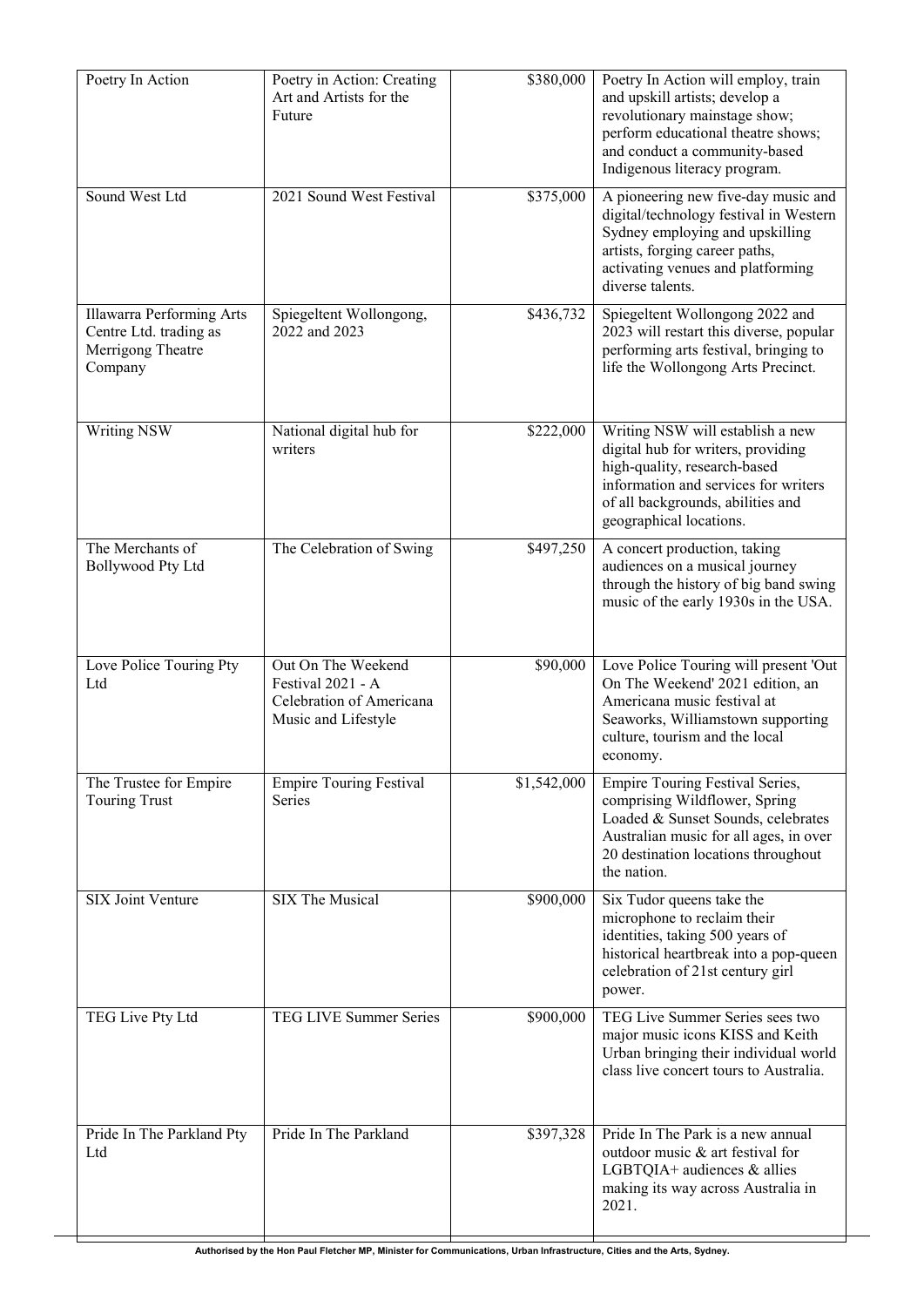| National Institute of<br>Dramatic Art | <b>NIDA</b> Connect                                         | \$690,024 | NIDA Connect partners with<br>organisations in regional Australia to<br>provide new access to world-class<br>creative industry training for diverse<br>local artists and aspiring young<br>people. |
|---------------------------------------|-------------------------------------------------------------|-----------|----------------------------------------------------------------------------------------------------------------------------------------------------------------------------------------------------|
| Century Venues Pty td                 | Sydney Guitar Festival and<br>Metro Weekly Music<br>Program | \$674,800 | Live at the Metro and Sydney Guitar<br>Festival is a celebration of music for<br>the young and young at heart.                                                                                     |

**VIC** 

| There Is A Free Lunch Pty<br>Ltd                                                | Good Things Festival                                                | \$889,599 | The Good Things Festival in 2021,<br>creating economic activity, jobs and<br>performance opportunities for<br>Australian artists and audiences.                                                         |
|---------------------------------------------------------------------------------|---------------------------------------------------------------------|-----------|---------------------------------------------------------------------------------------------------------------------------------------------------------------------------------------------------------|
| Gumball Enterprises Unit<br><b>Trust Trustee Gumball</b><br>Enterprises Pty Ltd | Cosentino Deception<br>NSW/QLD/TAS 2021<br>Tour                     | \$523,700 | Cosentino's 'Deception' is a world-<br>class production bringing death-<br>defying escapes, mind-boggling stage<br>illusions and cutting-edge street<br>magic to theatres across regional<br>Australia. |
| Lorne Sculpture Exhibition<br>Inc                                               | 2021 Lorne Sculpture<br>Biennale                                    | \$131,910 | Lorne Sculpture 2021 is a vibrant<br>festival celebrating the best of<br>Australian and international<br>sculpture.                                                                                     |
| The Australian Ballet<br>School                                                 | Butterfly Tour - The<br>Australian Ballet School                    | \$200,000 | Butterfly is a new production,<br>commissioned to demonstrate the<br>skills of The Australian Ballet<br>School's emerging artists, inspiring<br>audiences with a new Australian<br>work.                |
| <b>Creative Production</b><br>Services Group Pty Ltd                            | Kaleidoscope                                                        | \$650,714 | Kaleidoscope is a large-scale<br>installation artwork that immerses the<br>audience in a multi-dimensional<br>structure that evokes a sense of awe<br>and wonder.                                       |
| The Archie Roach<br>Foundation                                                  | The Archie Roach<br>Foundation Stage at Port<br>Fairy Folk Festival | \$400,000 | In 2022, the Port Fairy Folk Festival<br>will launch the Inaugural Archie<br>Roach Foundation Stage, curated by<br>Archie Roach and his local<br>Gunditjmara community.                                 |
| TEG Dainty Pty Ltd                                                              | Guns N' Roses                                                       | \$750,000 | Iconic rock band, Guns N' Roses<br>back on stage and touring across<br>Australia.                                                                                                                       |
| Imagination Workshop Pty<br>Ltd                                                 | Rescheduled tour of Roald<br>Dahl and The Imagination<br>Seekers    | \$178,637 | A national tour of "Roald Dahl and<br>The Imagination Seekers" through<br>regional and metropolitan Australia.                                                                                          |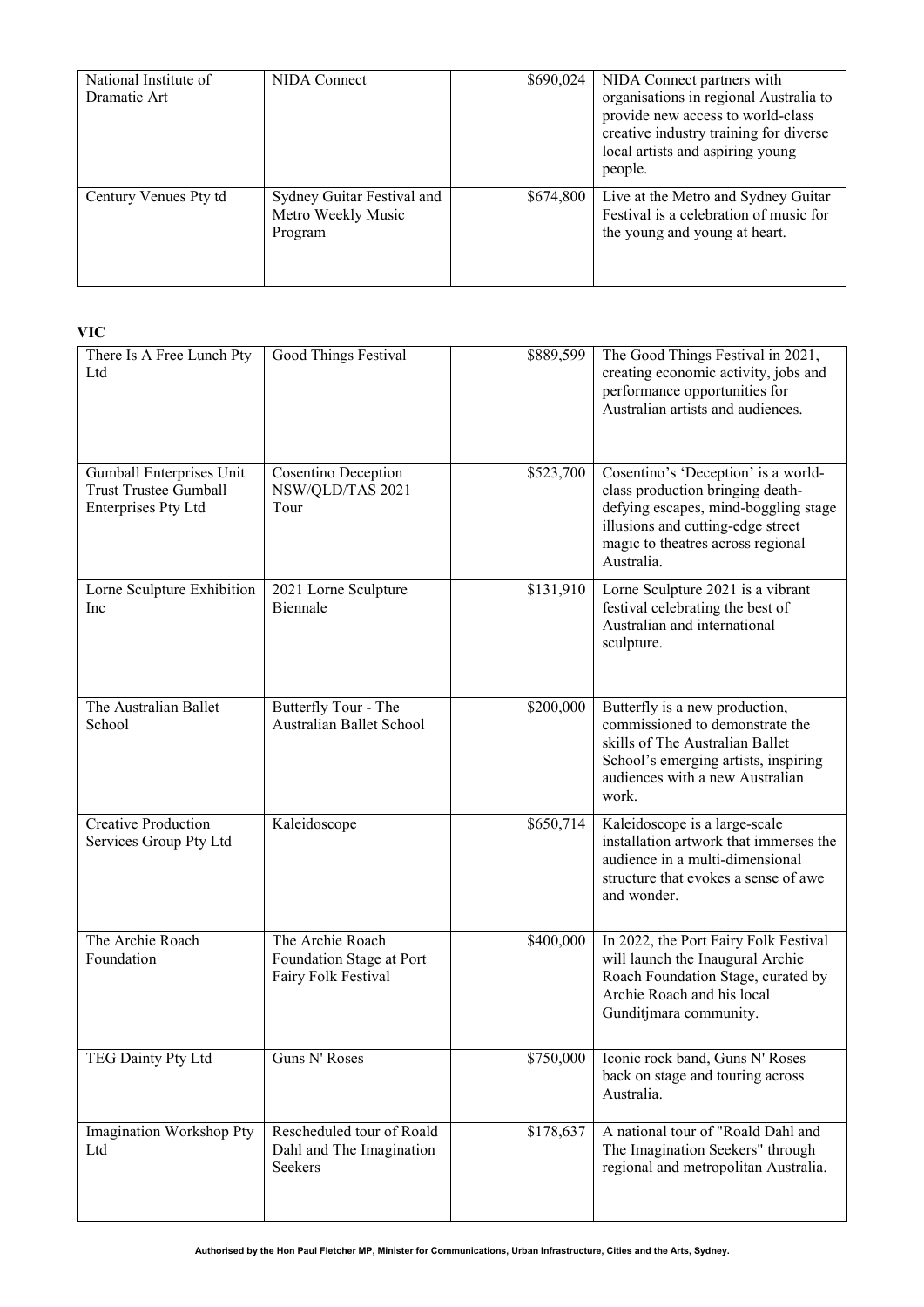| Sensible Antixx                                                                                         | Sensible Antixx Presents;<br>Sensible Soiree's                                     | \$82,700              | Sensible Antixx presents "Sensible<br>Soiree's." Hosted at live music<br>venues, the community minded<br>events will showcase diverse line ups<br>of Melbourne's creative sectors.                                        |
|---------------------------------------------------------------------------------------------------------|------------------------------------------------------------------------------------|-----------------------|---------------------------------------------------------------------------------------------------------------------------------------------------------------------------------------------------------------------------|
| Museum Of Play and Art<br>Melbourne Pty Ltd                                                             | Museum of Play and Art<br>(MoPA) Melbourne                                         | \$277,578             | This project will create exhibitions to<br>bring MoPA, the celebrated museum<br>where children and families learn to<br>play through the creative arts, to a<br>new Melbourne location.                                   |
| MMF Pty Ltd                                                                                             | Reactivating the Meredith<br>Music Festival and Golden<br>Plains Festival 2021/22. | $\overline{$}651,000$ | Reactivating Meredith Music Festival<br>and Golden Plains Festival in<br>2021/22 to celebrate the 30th and<br>15th year anniversary milestones,<br>respectively.                                                          |
| One World Entertainment<br>Pty Ltd                                                                      | Under The Southern Stars                                                           | \$1,000,000           | Under The Southern Stars - a<br>national, one day live music festival<br>held in stunning locations throughout<br>Australia.                                                                                              |
| Wangaratta Festival of<br>Jazz Inc                                                                      | Wangaratta Festival of<br>Jazz & Blues Artistic<br>Program                         | \$121,421             | The project will boost the Wangaratta<br>Festival program to include multiple<br>venues, artists, & community<br>engagement enabling continuation of<br>support for Australian artists and<br>attracting broad audiences. |
| Red Hill Entertainment Pty   UNIFY Gathering 2022<br>Ltd                                                |                                                                                    | \$557,500             | Restarting the UNIFY Gathering<br>festival, a 3-day, camping festival in<br>Tarwin Lower in January 2022<br>following cancellation in 2021 due to<br>COVID-restrictions.                                                  |
| PSV Enterprises (Aust)<br>Pty Ltd as trustee for<br>Finders Keeper<br>Entertainment Group Unit<br>Trust | Ultra Music Week -<br>Australia                                                    | \$500,000             | A week bringing together Australian<br>and Asia/Pacific artists and<br>workshops, culminating in ULTRA<br>Melbourne, where audiences will<br>enjoy the best in Electronic Dance<br>Music.                                 |
| The trustee for Seventh<br><b>Tipple Trust</b>                                                          | The Tote Rocks 40                                                                  | \$274,576             | A multi-pronged accessible program<br>celebrating The Tote's unique<br>ongoing contribution to Australian<br>music whilst directly investing in<br>employment and viability of<br>musicians and related economies.        |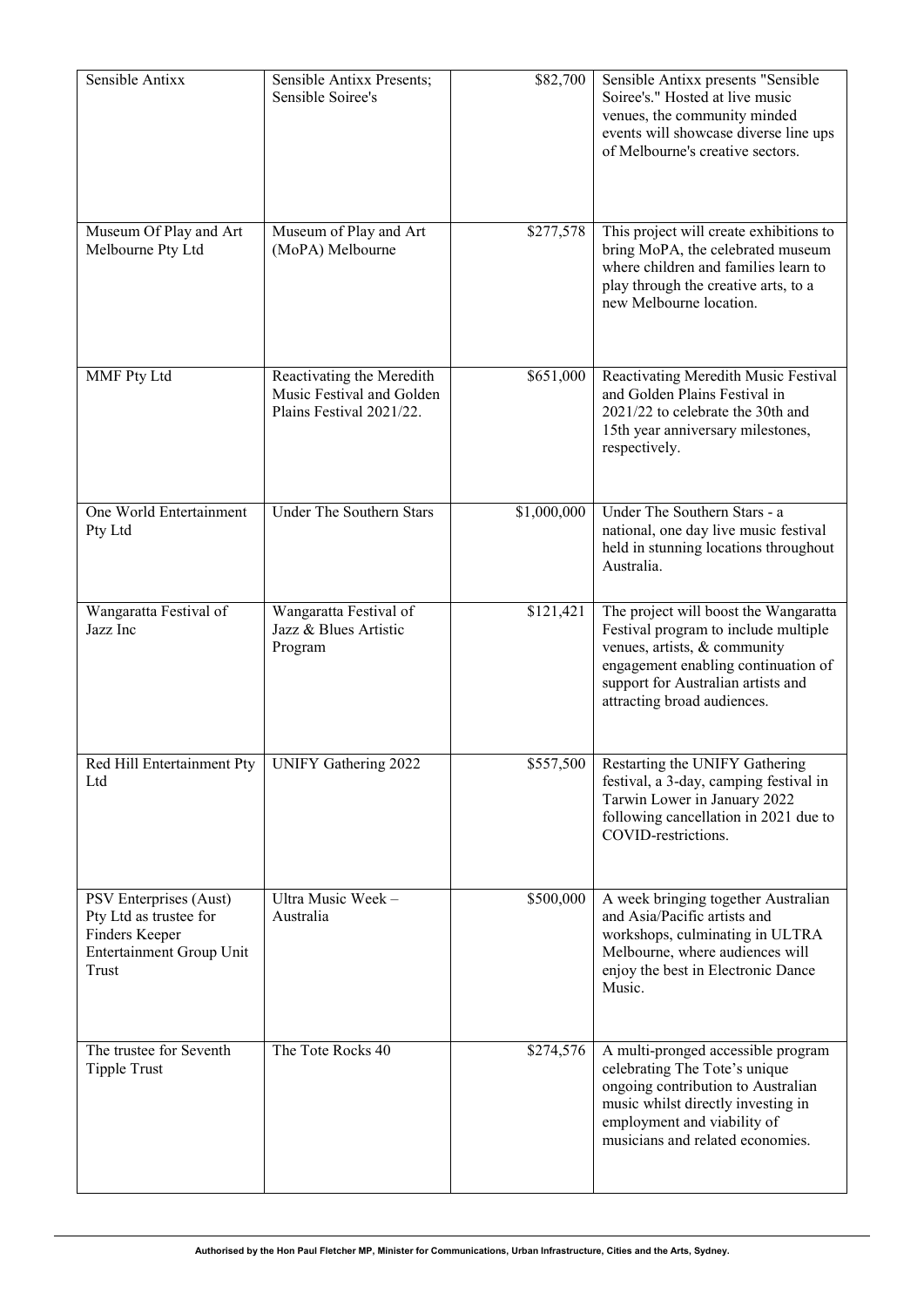| Casino Promotions Pty Ltd                          | Shake Rattle 'n' Roll                                                                      | \$208,600               | Shake Rattle 'n' Roll is a spectacular<br>stage production featuring an all-<br>Australian cast of performers<br>including award-winning Latin<br>Ballroom dancers from 'Dancing<br>With The Stars'. |
|----------------------------------------------------|--------------------------------------------------------------------------------------------|-------------------------|------------------------------------------------------------------------------------------------------------------------------------------------------------------------------------------------------|
| Illusive Presents Pty Ltd                          | Immersive Cinema                                                                           | \$451,446               | The project will reinvent the film and<br>theatre experience, blurring the line<br>between performance and audience.<br>The audience will step into the world<br>of their favourite movie.           |
| The Hills Are Alive Group<br>Pty Ltd               | NYE on the Hill 2021                                                                       | \$178,200               | Restarting the NYE On The Hill in<br>Gippsland in December 2021,<br>following cancellation due to<br>COVID-19 in 2020.                                                                               |
| <b>Australian National</b><br>Academy Of Music Ltd | The ANAM Set Weekend                                                                       | \$73,700                | The 'ANAM Set Weekend' harnesses<br>the collective impact of new<br>Australian music over a two-day<br>Festival.                                                                                     |
| Live Nation Australasia<br>Pty Ltd                 | National anniversary tour                                                                  | $\overline{$}1,092,760$ | A national anniversary tour of an<br>Australian Band.                                                                                                                                                |
| Memetica                                           | Giant Steps in Far North<br>Queensland                                                     | \$44,704                | A year-long process of community<br>training and performance in Far<br>North Queensland, growing the reach<br>and impact of giant characters<br>Janggaburru and the Bush Turkey.                     |
| Wildlands Music Festival<br>Pty Ltd                | Future-proofing<br>Wildlands: Queensland's<br>largest contemporary<br>youth music festival | \$459,160               | Wildlands will expand and adapt to<br>deliver a multi-day, multi-city music<br>and arts festival.                                                                                                    |
| Festival X Pty Ltd                                 | FestivalX                                                                                  | \$1,037,690             | FestivalX one-day festival tour<br>performing in Brisbane, Sydney,<br>Melbourne, Adelaide and Perth.                                                                                                 |

## **WA**

| Perth International Jazz<br>Festival Inc | Perth International Jazz<br>Festival |  | \$612,813 Perth International Jazz Festival<br>looks towards its $2021 & 2022$<br>festivals at a number of venues<br>throughout Perth and commencing its<br>regional expansion in WA. |
|------------------------------------------|--------------------------------------|--|---------------------------------------------------------------------------------------------------------------------------------------------------------------------------------------|
|------------------------------------------|--------------------------------------|--|---------------------------------------------------------------------------------------------------------------------------------------------------------------------------------------|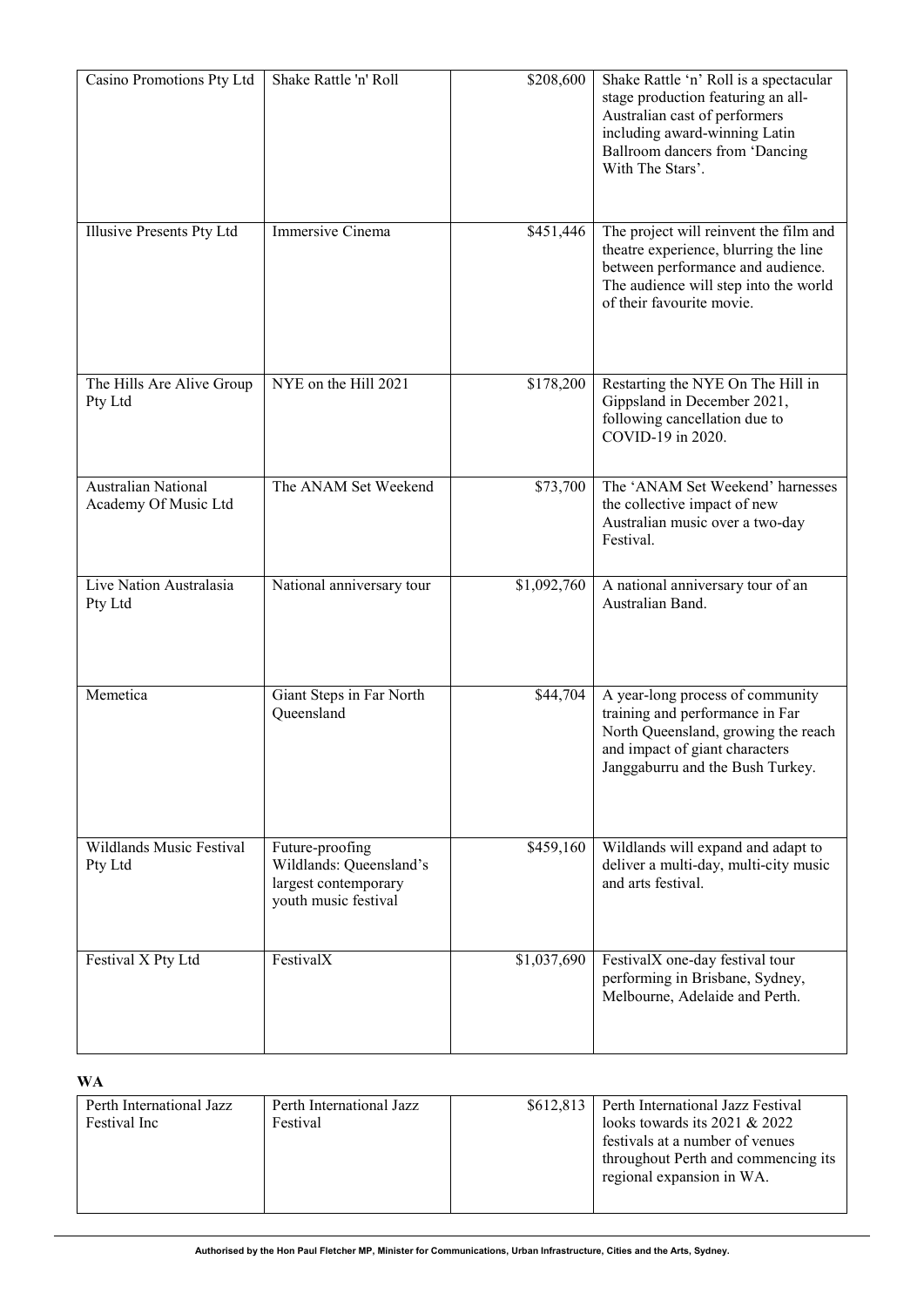| Fremantle Biennale Inc                               | <b>First Lights</b>                                           | \$965,055 | "First Lights" is a place-responsive,<br>Aboriginal-led story- telling project<br>and choreographed drone light show,<br>to be delivered across 2021 - 2023.                                          |
|------------------------------------------------------|---------------------------------------------------------------|-----------|-------------------------------------------------------------------------------------------------------------------------------------------------------------------------------------------------------|
| The Trustee for Sloan<br>Family Trust                | Wave Rock Weekender,<br>Edition 16 (2021) and 17<br>(2022)    | \$350,000 | Wave Rock Weekender, a remote<br>annual music, film, art and camping<br>festival centred around Wave Rock in<br>Hyden, WA, in 2021 and 2022.                                                          |
| Origin Fields                                        | Origin Fields 2021/2022                                       | \$672,556 | Origin Fields will present their<br>annual New Year's Eve Festival as a<br>3 day festival event.                                                                                                      |
| The Trustee for the Factory<br><b>Festival Trust</b> | Factory Summer Festival                                       | \$800,000 | With innovative and creative<br>experiential activations and live<br>music, a reimagined Factory Summer<br>Festival will showcase and support<br>Australian artists and industry across<br>Australia. |
| Awesome Arts Australia<br>Ltd                        | 25 Years of Pure<br>Awesome!                                  | \$87,000  | A spectacular large-scale family<br>event in the heart of Perth, featuring<br>the West Australian Ballet,<br>celebrating 25 years of the Awesome<br>International Arts Festival.                      |
| Gascoyne in May Inc                                  | CREALITY/<br>CRE8/Gascoyne<br><b>Travelling Arts Festival</b> | \$195,000 | <b>CREALITY</b> is a Travelling Arts<br>Festival which will build substantial<br>& enriching engagement<br>opportunities for all six communities<br>of the Gascoyne.                                  |

## **ACT**

| National Folk Festival<br>Ltd | The National Folk Festival<br>Reimagined | \$900,000 | Find your HOME / Find your<br>FAMILY / Find your FOLK. The<br>National Folk Festival reimagined in<br>its 30th year in Canberra. |
|-------------------------------|------------------------------------------|-----------|----------------------------------------------------------------------------------------------------------------------------------|
|                               |                                          |           |                                                                                                                                  |

**NT**

| NT Writers' Centre Inc                            | Reimagining NT Writers'<br>Centre's Year-Round<br>Activities            | \$98,451  | To support the strength and recovery<br>of the NT literary sector from the<br>impacts of COVID-19, the NT<br>Writers' Centre will present<br>reimagined year-round programming. |
|---------------------------------------------------|-------------------------------------------------------------------------|-----------|---------------------------------------------------------------------------------------------------------------------------------------------------------------------------------|
| The Trustee for Manapan<br><b>Furniture Trust</b> | Manapan Djama<br>Gumumandji, Putting<br>Together Work and<br>Enterprise | \$300,000 | An immersive exhibition of the<br>Yolngu people through art, artefacts,<br>and historical photographs at the<br>Museum Art Gallery of the Northern<br>Territory.                |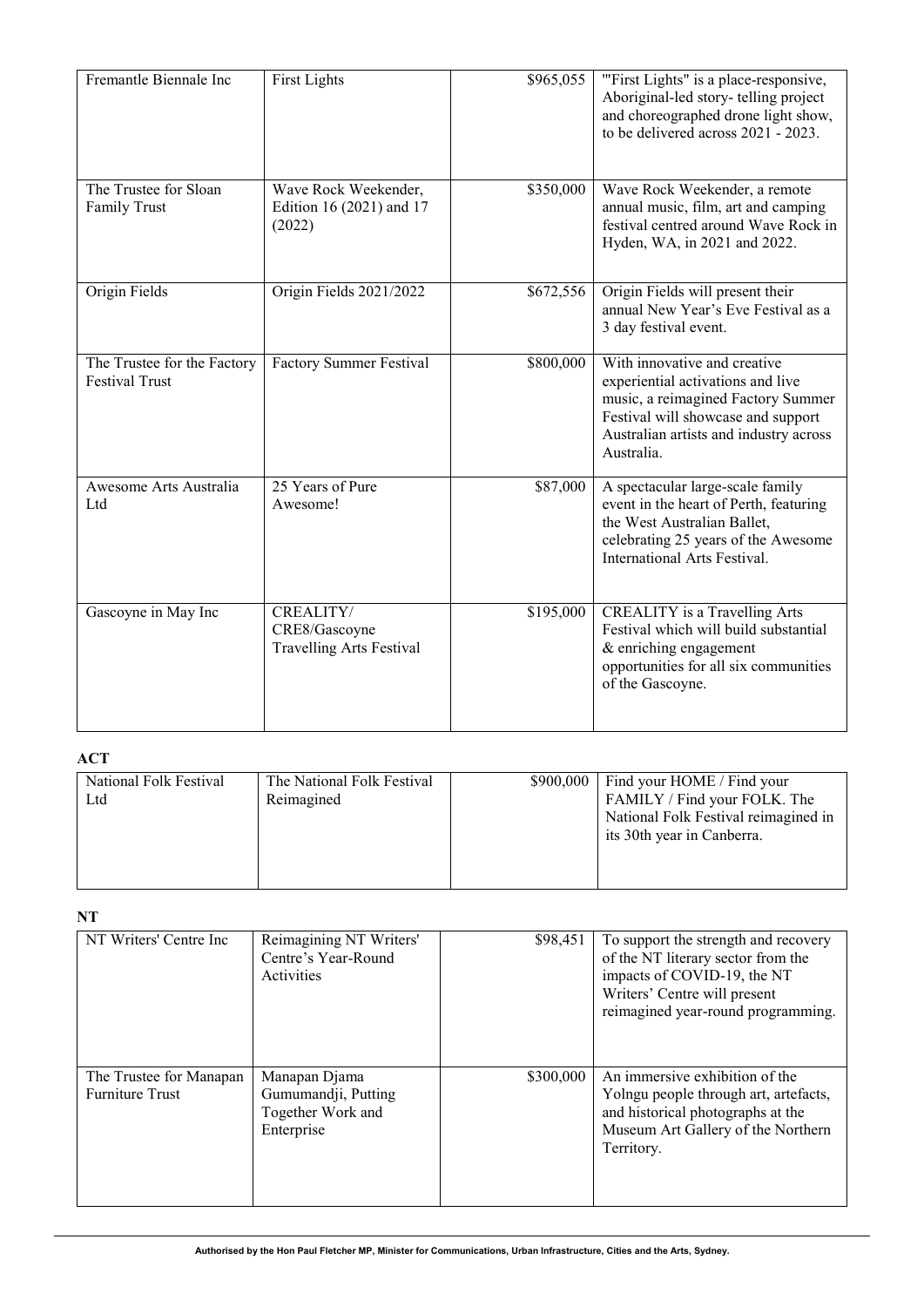### **QLD**

| Capricorn Film Festival<br>Inc                                          | film+art=#capfilmfest<br>2022                                                                                                                                                   | \$83,910  | Capricorn Film Festival is Central<br>Queenland's premiere film arts<br>destination event situated in the<br>picturesque Yeppoon, providing a<br>heightened cinema experience to<br>locals and tourists alike. |
|-------------------------------------------------------------------------|---------------------------------------------------------------------------------------------------------------------------------------------------------------------------------|-----------|----------------------------------------------------------------------------------------------------------------------------------------------------------------------------------------------------------------|
| Sound Australia (Qld)<br>Pty Ltd                                        | Savannah in the Round                                                                                                                                                           | \$625,350 | Savannah in the Round is a multi-day<br>music, camping & cultural festival<br>held at Kerribee Park Rodeo<br>Grounds, Mareeba (Cairns & Great<br>Barrier Reef region).                                         |
| Brisbane Philharmonic<br>Association Inc                                | A concert series and<br>regional tours featuring<br>acclaimed harpist Emily<br>Granger performing with<br>Brisbane Philharmonic<br>Orchestra and Queensland<br>Youth Orchestra. | \$102,000 | A concert series by Brisbane<br>Philharmonic Orchestra in<br>collaboration with Queensland Youth<br>Orchestra encompassing regional<br>touring formulated around the<br>acquisition of a new Concert Harp.     |
| Circa Contemporary<br>Circus Ltd                                        | Circa Cairns                                                                                                                                                                    | \$600,000 | Circa Cairns leverages Circa's global<br>reputation to establish the first<br>professional circus ensemble in<br>Cairns accelerating the cultural and<br>economic revitalisation of Far North<br>Queensland.   |
| Dead Puppet Society Ltd                                                 | The Wider Earth                                                                                                                                                                 | \$238,635 | Design and development work to tour<br>the critically acclaimed visual theatre<br>production The Wider Earth through<br>regional Australia from February -<br>April 2022.                                      |
| Quandamooka<br>Yoolooburrabee<br>Aboriginal Corporation<br><b>RNTBC</b> | <b>QUAMPI</b> Arts and Culture<br>Centre Opening program<br>development                                                                                                         | \$610,000 | The development of exhibitions,<br>product lines and cultural heritage<br>content in preparation of the<br>QUAMPI opening March 2023.                                                                          |
| Vast Yonder Pty Ltd                                                     | Yonder                                                                                                                                                                          | \$150,000 | Yonder Festival is a three day<br>immersive multi-arts festival<br>experience in the rolling hills of Mary<br>Valley, Queensland, taking place in<br>November 2021 and 2022.                                   |
| Jungle Love Festival Pty<br>Ltd                                         | Jungle Love 2022:<br>Queensland Artists in<br>Focus                                                                                                                             | \$260,200 | Jungle Love will continue their<br>regional festival and create work<br>opportunities for emerging artists<br>from diverse backgrounds to deliver<br>new, original works to new<br>audiences.                  |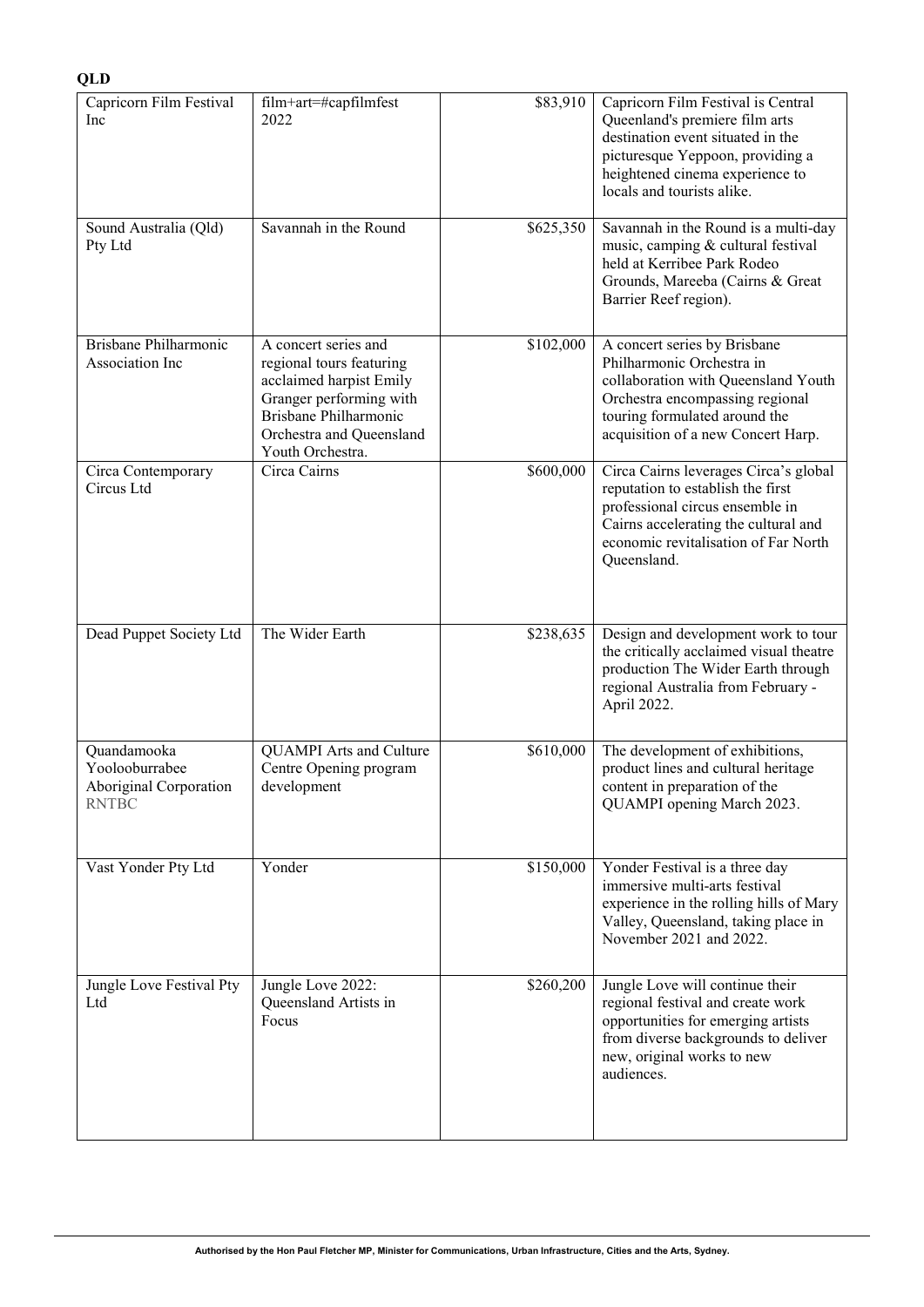| Metro Arts Ltd      | MAVA Program: A<br>catalyst to transform the<br>careers of contemporary<br>visual artists post-COVID. | \$400,000   | MAVA Program invests in visual<br>artists to build their capacity through<br>innovative use of digital and public<br>engagement opportunities to create<br>sustainable career pathways. |
|---------------------|-------------------------------------------------------------------------------------------------------|-------------|-----------------------------------------------------------------------------------------------------------------------------------------------------------------------------------------|
| Ash Sounds Pty Ltd  | Falls Music and Arts<br><b>Festival 2021/22</b>                                                       | \$1,475,000 | Now in its 28th year, Falls Music and<br>Arts Festival is an outdoor music<br>festival that generates millions in<br>regional economic benefits in three<br>states.                     |
| Jet Black Cat Music | Nine Lives Festival                                                                                   | \$74,163    | Nine Lives Festival is a celebration of<br>music, community and inclusivity<br>taking place annually in Meanjin<br>(Brisbane) presented by Jet Black Cat<br>Music.                      |

### **SA**

| Gravity & Other Myths<br>Pty Ltd                                   | Develop, Diversify,<br>Endure - A collaboration<br>and audience<br>diversification initiative | \$800,000   | Through the realisation of strategic<br>projects, Gravity & Other Myths will<br>expand and diversify its audience<br>reach and creative portfolio ensuring<br>economic growth and long-term<br>company sustainability.      |
|--------------------------------------------------------------------|-----------------------------------------------------------------------------------------------|-------------|-----------------------------------------------------------------------------------------------------------------------------------------------------------------------------------------------------------------------------|
| WOMADelaide<br>Foundation Ltd                                      | WOMADelaide 2022                                                                              | \$1,200,000 | WOMADelaide's 30th anniversary<br>will celebrate cultural and creative<br>diversity from some 600 Australian<br>artists. The program will include<br>significant artists from across the<br>festival's illustrious history. |
| Rural City of Murray<br>Bridge + Murray Bridge<br>Regional Gallery | Murray Bridge Silo Art                                                                        | \$88,500    | Commissioning of a large-scale<br>mural of regional significance on a<br>silo as the centerpiece for a broader<br>program of mural works in the town.                                                                       |
| State Opera South<br>Australia                                     | Major Opera Production                                                                        | \$369,000   | Major Opera production to be<br>announced in October.                                                                                                                                                                       |